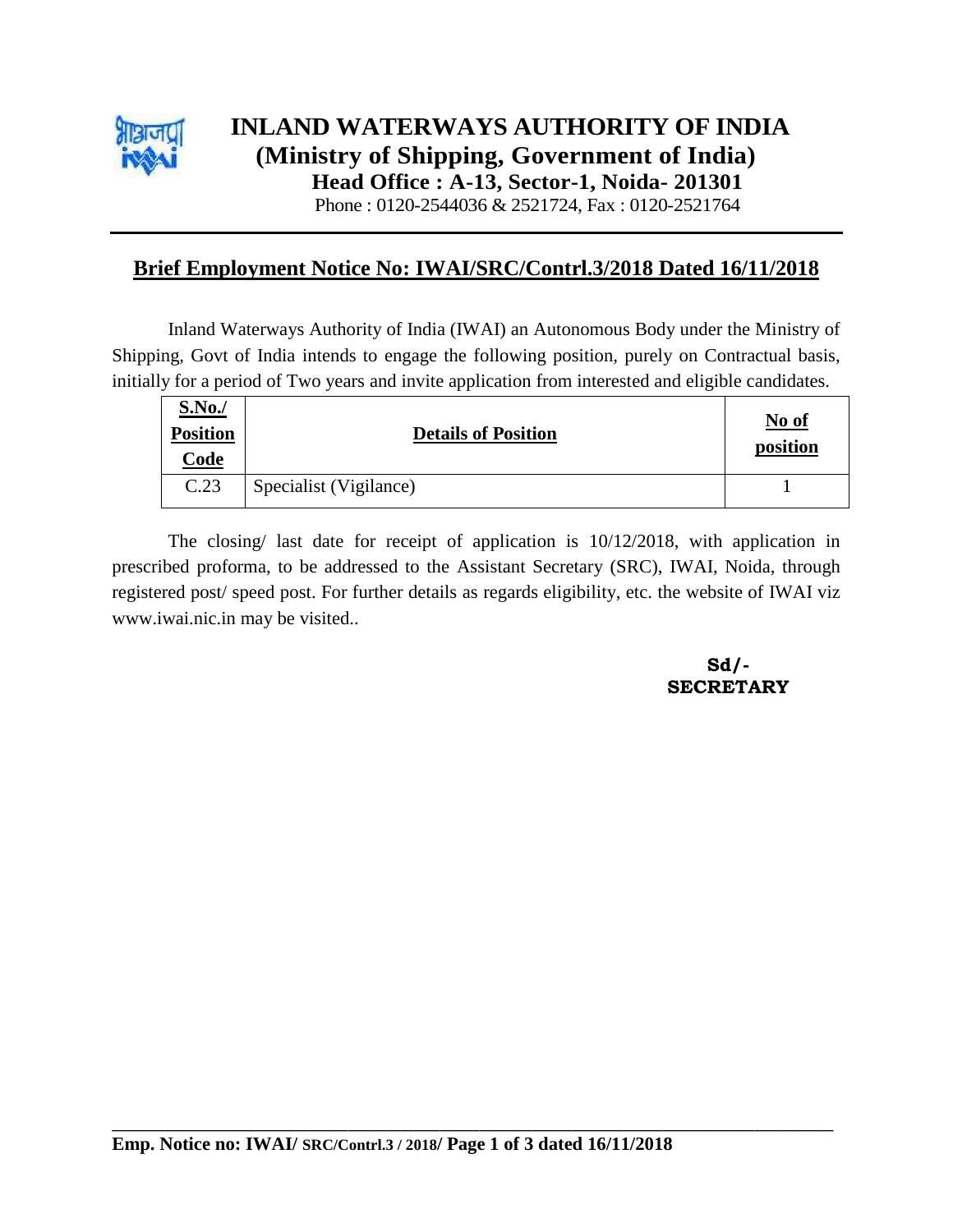

### **INLAND WATERWAYS AUTHORITY OF INDIA (Ministry of Shipping, Government of India) Head Office : A-13, Sector-1, Noida- 201301** Phone : 0120-2544036 & 2521724, Fax : 0120-2521764

**Employment Notice No: IWAI/SRC/Contrl.03/2018 Dated 16/11/2018**

Inland Waterways Authority of India (IWAI) an Autonomous Body under the Ministry of Shipping, Govt of India intends to engage following position, purely on Contractual basis, initially for a period of Two years and invite application from interested and eligible candidates:

| <b>S.No.</b> /<br><b>Position</b><br>Code | <b>Details of Position</b> | No of<br>position |
|-------------------------------------------|----------------------------|-------------------|
| C.23                                      | Specialist (Vigilance)     |                   |

2) The ToR and eligibility criteria etc for the above mentioned positions are as detailed below:

| Post code: C.23                                                                                                                                                                                                                                                                                                                                                                         | Specialist (Vigilance) $-01$ position                                                                                                                                                                                                                                                          |  |  |  |  |
|-----------------------------------------------------------------------------------------------------------------------------------------------------------------------------------------------------------------------------------------------------------------------------------------------------------------------------------------------------------------------------------------|------------------------------------------------------------------------------------------------------------------------------------------------------------------------------------------------------------------------------------------------------------------------------------------------|--|--|--|--|
| <b>Key Responsibilities / Duties</b>                                                                                                                                                                                                                                                                                                                                                    |                                                                                                                                                                                                                                                                                                |  |  |  |  |
| Dealing with the vigilance matters and allied related matters; preparation of draft reply/comments on various<br>aspects/correspondence pertaining to vigilance/ investigation related with the vigilance cases of IWAI and<br>received from Ministry and other Government departments/individuals.<br>Any other duties as may be assigned by Assistant Secretary (Estt.)/C.V.O., IWAI. |                                                                                                                                                                                                                                                                                                |  |  |  |  |
| <b>Required Education, Experience and Skills; Remuneration</b>                                                                                                                                                                                                                                                                                                                          |                                                                                                                                                                                                                                                                                                |  |  |  |  |
|                                                                                                                                                                                                                                                                                                                                                                                         | Graduate in any discipline. Good communication skills both written and verbal.                                                                                                                                                                                                                 |  |  |  |  |
| An officer retired from the level of Under Secretary/ Deputy Secretary or above working in Central/State<br>п<br>Govt./PSU/Autonomous body/similar organization with at least 10 year Experience in Vigilance.                                                                                                                                                                          |                                                                                                                                                                                                                                                                                                |  |  |  |  |
| Should have at least 15 years of experience of working in Central/State Govt./PSU/Autonomous body/similar<br>organization.                                                                                                                                                                                                                                                              |                                                                                                                                                                                                                                                                                                |  |  |  |  |
| Age : Maximum 65 years as on the closing date of receipt of application                                                                                                                                                                                                                                                                                                                 |                                                                                                                                                                                                                                                                                                |  |  |  |  |
|                                                                                                                                                                                                                                                                                                                                                                                         | <b>Remuneration:</b> Maximum of Rs. 85,000/- per month.                                                                                                                                                                                                                                        |  |  |  |  |
| 3)                                                                                                                                                                                                                                                                                                                                                                                      | The closing/ last date for receipt of application is $10/12/2018$ , with application in<br>prescribed proforma, to be addressed to the Assistant Secretary (SRC), IWAI, Noida, through<br>registered post/speed post. For further details as regards eligibility, etc. the website of IWAI viz |  |  |  |  |

www.iwai.nic.in may be visited..

### **Sd/- SECRETARY**

**\_\_\_\_\_\_\_\_\_\_\_\_\_\_\_\_\_\_\_\_\_\_\_\_\_\_\_\_\_\_\_\_\_\_\_\_\_\_\_\_\_\_\_\_\_\_\_\_\_\_\_\_\_\_\_**